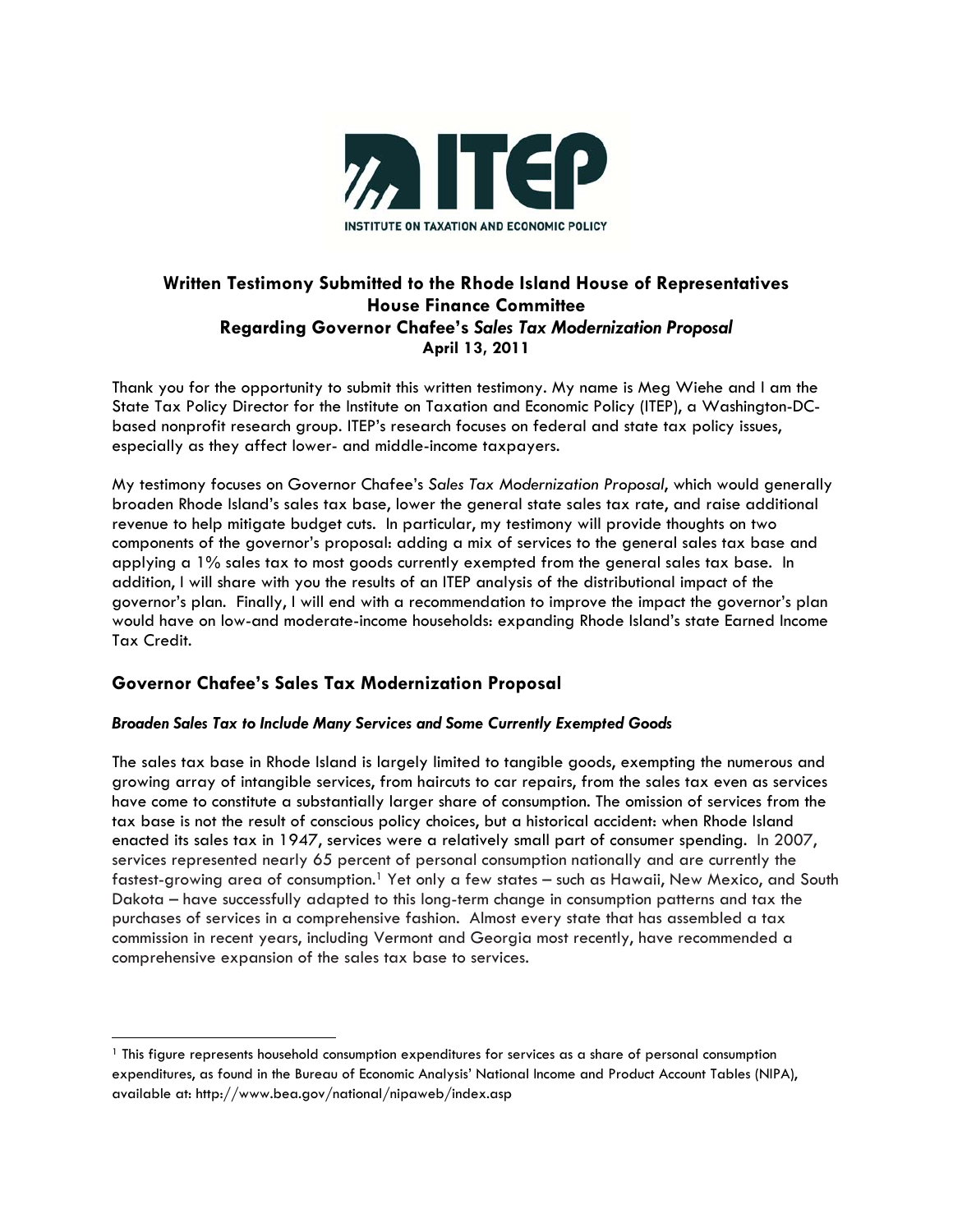Exempting services today virtually guarantees that sales tax revenues will grow more slowly than consumer spending—and more slowly than the economy—over time. Failing to tax services also has the potential to increase the volatility of the sales tax, as the consumption of services is generally a more stable tax base than sales of big-ticket items, which make up a significant share of total sales taxes on goods.

According to a 2007 study conducted by the Federation of Tax Administrators, Rhode Island taxes only 29 out of a possible 168 services. Consequently, to yield an equivalent amount of revenue, Rhode Island must impose a higher sales tax rate than if it used a more comprehensive sales tax base.

Governor Chafee's proposal to tax certain select services currently not subject to the sales tax to and remove the current sales tax exemption for certain goods would broaden the state's sales tax base, raising an additional \$196 million in FY12. The governor uses most of the new revenue raised through base broadening to lower the state sales tax rate from 7 to 6 percent, with the net impact resulting in an additional \$78 million in revenue. His proposal to add services to the base is not entirely comprehensive, instead he has chosen to include select services such as moving, storage, personal services, maintenance and repair, laundry and dry cleaning, and entertainment and recreation. However, it does add many of the services frequently taxed in other states and makes substantial improvements to Rhode Island's sales tax base.

An expansion of Rhode Island's sales tax base to include most services consumed by individuals and families would yield a more robust and more stable sales tax as it would protect the state against any further shift in consumption towards services. Taxing services will also increase the amount of sales tax collection at any given tax rate which makes it less likely that Rhode Island lawmakers will be forced to raise the sales tax rate in the future to balance budget.

Expanding Rhode Island's sales tax to include more services also has the potential to produce a somewhat less regressive sales tax, to the extent that untaxed services are consumed disproportionately by wealthier taxpayers. However, the sales tax will still be regressive overall no matter how broad the base, and as such, the governor's plan would have the greatest impact on lowincome households. Expanding the base would also reduce any advantage service-producing companies may now enjoy over goods-producing ones due to the different manner in which their products are currently treated for tax purposes. Furthermore, taxing goods but not services discriminates against those who prefer goods (low-income households tend to favor goods over services).

### *Tax Most Currently Exempted Goods at 1%*

Unlike with services which were exempted from the sales tax more by historical accident, Rhode Island lawmakers have legislated 82 sales tax exemptions on goods since 1947. Governor Chafee has proposed expanding the sales tax base to include most of the 82 exempted items with the exceptions of food ingredients, prescription drugs, durable medical equipment, and gasoline. Rather than adding these items to the general sales tax base, the governor recommends taxing these currently exempted goods at a 1 percent rate. This change would raise an estimated \$87 million in FY12.

Some exemptions, like those on food and prescription drugs, had the good intention of making the sales tax less unfair, but many others were poorly conceived with no justifiable purpose other than to satisfy a few special interests. With few exceptions (including those Governor Chafee made in his plan), exemptions of personal consumption items from the sales tax are not necessary and can be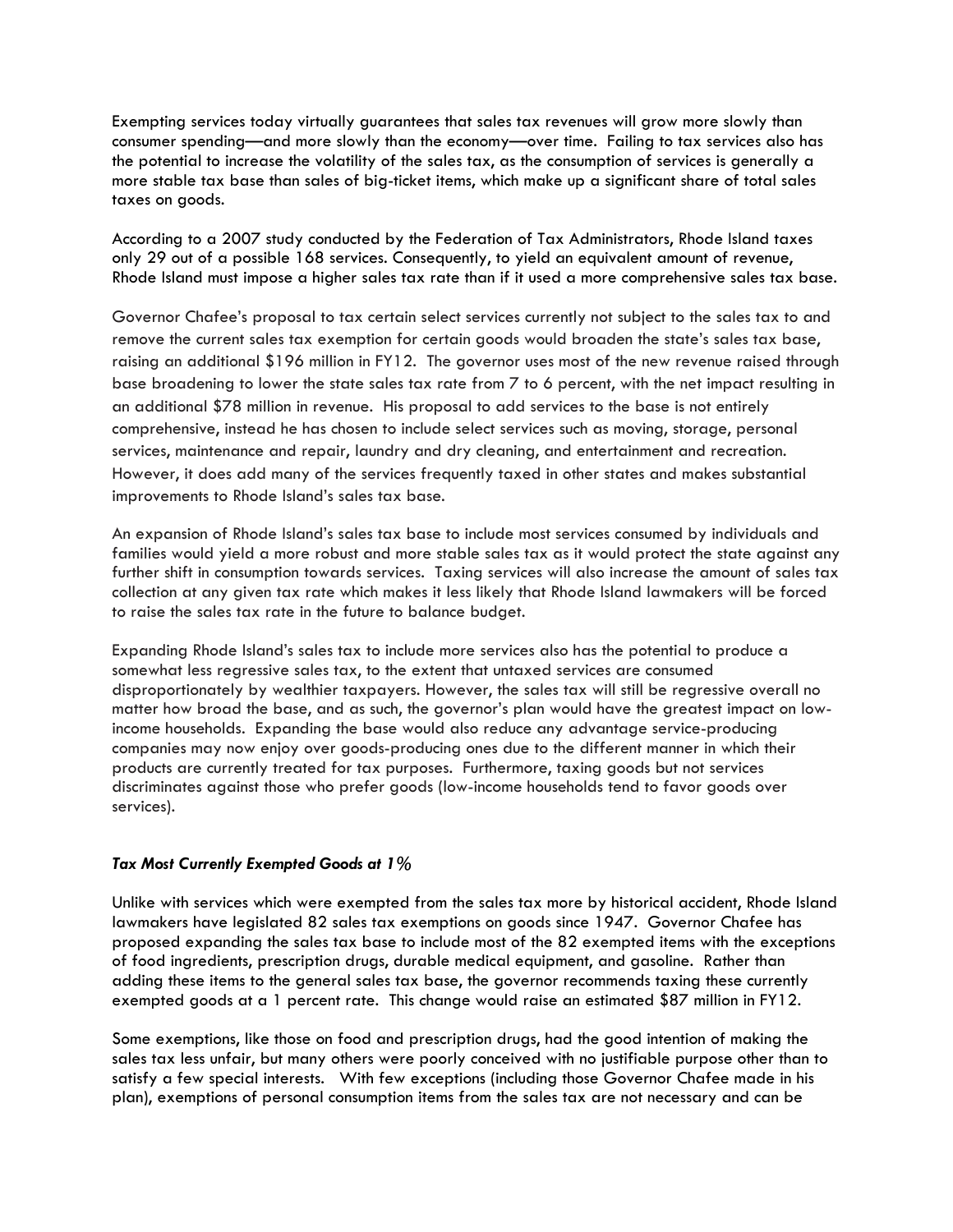expensive, inefficient, unfair and overly complex, adding to the stability issues Rhode Island's narrow sales tax already faces. If the exempted items were added to the general state sales tax base rather than creating a separate tax rate for them, the general sales tax rate could be lowered beyond the 6 percent proposal and still raise new revenue.

#### *Impact of Comprehensive Sales Tax Plan*

In addition to the two components of the governor's sales tax modernization plan discussed, the proposal also includes lowering the general state sales tax rate from 7 to 6 percent, and maintaining the current 8 percent rate for meals and beverages and lodging and room rentals, allocating the nonlocal share of those taxes to two new dedicated funds. All together, Governor Chafee's sales tax proposal would raise an estimated \$165 million in FY12.

While the comprehensive plan will certainly improve the stability and adequacy of Rhode Island's sales tax and level the playing field between goods and services providers and consumers, ITEP found that low- and moderate-income taxpayers will be disproportionately impacted by the plan. This is because no matter what improvements are made to a sales tax, it is still inherently regressive as the lower a family's income, the more of its income the family must spend on things subject to the tax. According to estimates produced by ITEP based using Consumer Expenditure Survey data, low-income families typically spend three-quarters of their income on things subject to sales tax, middle-income families spend about half of their income on items subject to sales tax, and the richest families spend only about a sixth of their income on sales-taxable items.

Virtually every household in Rhode Island will pay slightly more in sales taxes each year as a result of the governor's proposal, but low- and moderate-income households will pay the most as a share of their income. On average, the bottom 20 percent of households with average incomes of \$10,000 will pay .8% of their incomes in additional sales taxes while the top 1 percent with average incomes close to \$1 million will pay only .2% of their incomes in additional sales taxes. It should be noted that the additional revenue raised will be used to stave off cuts to critical states services such as education and public safety.

| 2011 Income Group                                                   | Lowest 20% | Second 20%  | Middle 20%  | Fourth 20%  | Next $15%$  | Next $4\%$   | Top $1\%$   |  |  |  |
|---------------------------------------------------------------------|------------|-------------|-------------|-------------|-------------|--------------|-------------|--|--|--|
| Income                                                              | Less Than  | $$18.000 -$ | $$32.000 -$ | $$57.000 -$ | $$90.000 -$ | $$169.000 -$ | $$390,000-$ |  |  |  |
| Range                                                               | \$18,000   | \$32,000    | \$57,000    | \$90,000    | \$169,000   | \$390,000    | Or More     |  |  |  |
| Average Income in Group                                             | \$10,000   | \$25,000    | \$44,000    | \$70,000    | \$118,000   | \$238,000    | \$977,000   |  |  |  |
|                                                                     |            |             |             |             |             |              |             |  |  |  |
| <b>Impact of Governor Chafee's Sales Tax Modernization Proposal</b> |            |             |             |             |             |              |             |  |  |  |
| Tax Change as % of Income                                           | $+0.8%$    | $+0.7%$     | $+0.5%$     | $+0.5%$     | $+0.3%$     | $+0.2%$      | $+0.2%$     |  |  |  |
| Average Tax Change                                                  | $+83$      | $+163$      | $+224$      | $+341$      | $+413$      | $+546$       | $+1,732$    |  |  |  |

| Impact of Governor Chafee's Sales Tax Recommendations in Tax Year 2011 |  |
|------------------------------------------------------------------------|--|
| All Rhode Islanders, 2011 Income Levels                                |  |

Source: Institute on Taxation and Economic Policy Microsimulation Model

As was stated earlier, adding services to the sales tax base has the potential to make the sales tax slightly less unfair, but it will remain a regressive tax. Continuing to exempt groceries and prescription drugs are also important fairness considerations. Governor Chafee's plan could be improved by devoting a small portion of the revenue generated by a base expansion to improving overall tax fairness in Rhode Island, as greater reliance on what remains a fundamentally regressive tax could make the state's tax system still less fair.